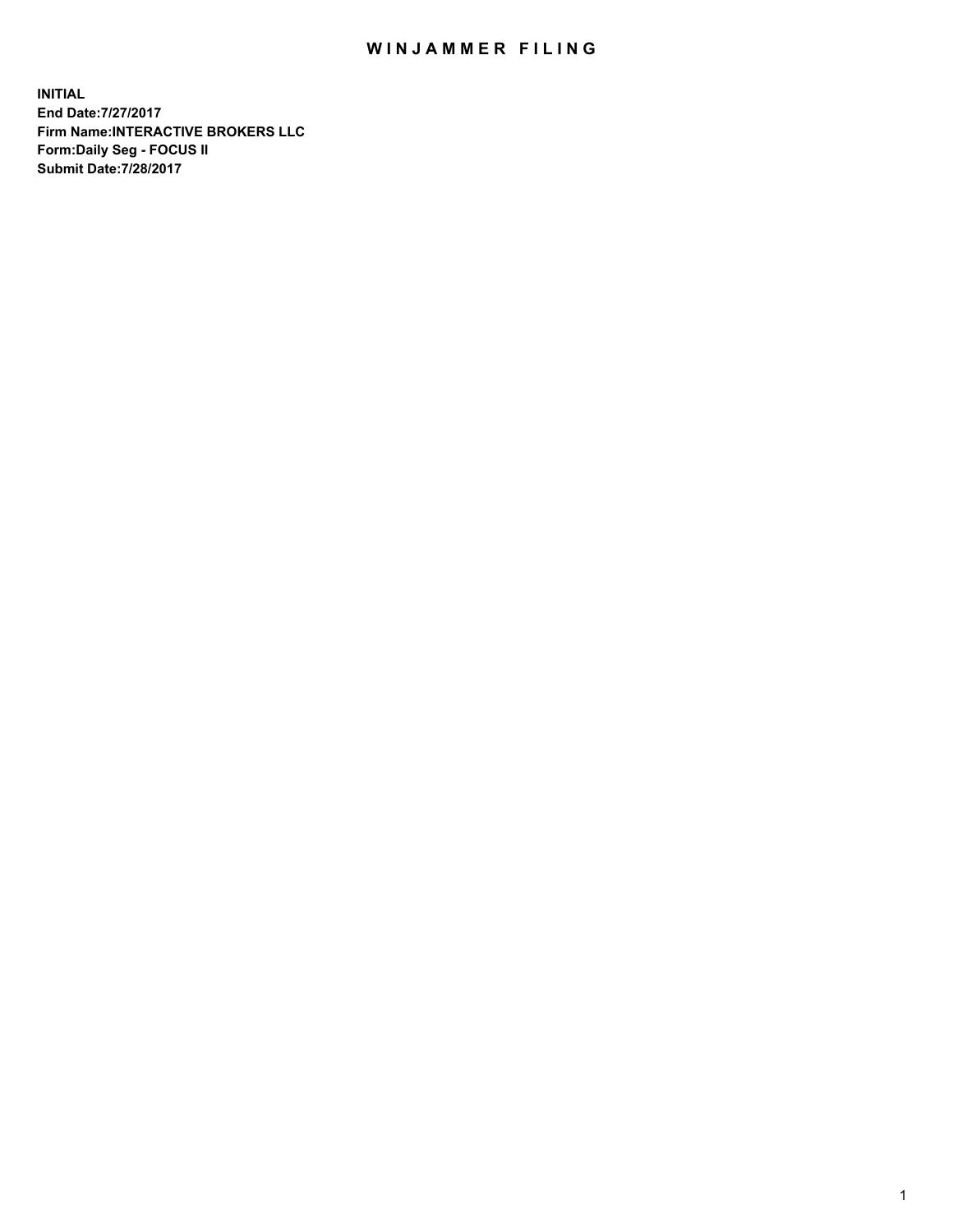## **INITIAL End Date:7/27/2017 Firm Name:INTERACTIVE BROKERS LLC Form:Daily Seg - FOCUS II Submit Date:7/28/2017 Daily Segregation - Cover Page**

| Name of Company<br><b>Contact Name</b><br><b>Contact Phone Number</b><br><b>Contact Email Address</b>                                                                                                                                                                                                                          | <b>INTERACTIVE BROKERS LLC</b><br><b>James Menicucci</b><br>203-618-8085<br>jmenicucci@interactivebrokers.c<br>om |
|--------------------------------------------------------------------------------------------------------------------------------------------------------------------------------------------------------------------------------------------------------------------------------------------------------------------------------|-------------------------------------------------------------------------------------------------------------------|
| FCM's Customer Segregated Funds Residual Interest Target (choose one):<br>a. Minimum dollar amount: ; or<br>b. Minimum percentage of customer segregated funds required:% ; or<br>c. Dollar amount range between: and; or<br>d. Percentage range of customer segregated funds required between:% and%.                         | $\overline{\mathbf{0}}$<br>0<br><u>155,000,000 245,000,000</u><br><u>00</u>                                       |
| FCM's Customer Secured Amount Funds Residual Interest Target (choose one):<br>a. Minimum dollar amount: ; or<br>b. Minimum percentage of customer secured funds required:%; or<br>c. Dollar amount range between: and; or<br>d. Percentage range of customer secured funds required between:% and%.                            | $\overline{\mathbf{0}}$<br>$\overline{\mathbf{0}}$<br>80,000,000 120,000,000<br>00                                |
| FCM's Cleared Swaps Customer Collateral Residual Interest Target (choose one):<br>a. Minimum dollar amount: ; or<br>b. Minimum percentage of cleared swaps customer collateral required:% ; or<br>c. Dollar amount range between: and; or<br>d. Percentage range of cleared swaps customer collateral required between:% and%. | $\underline{\mathbf{0}}$<br>$\underline{\mathbf{0}}$<br>0 <sub>0</sub><br>0 <sub>0</sub>                          |

Attach supporting documents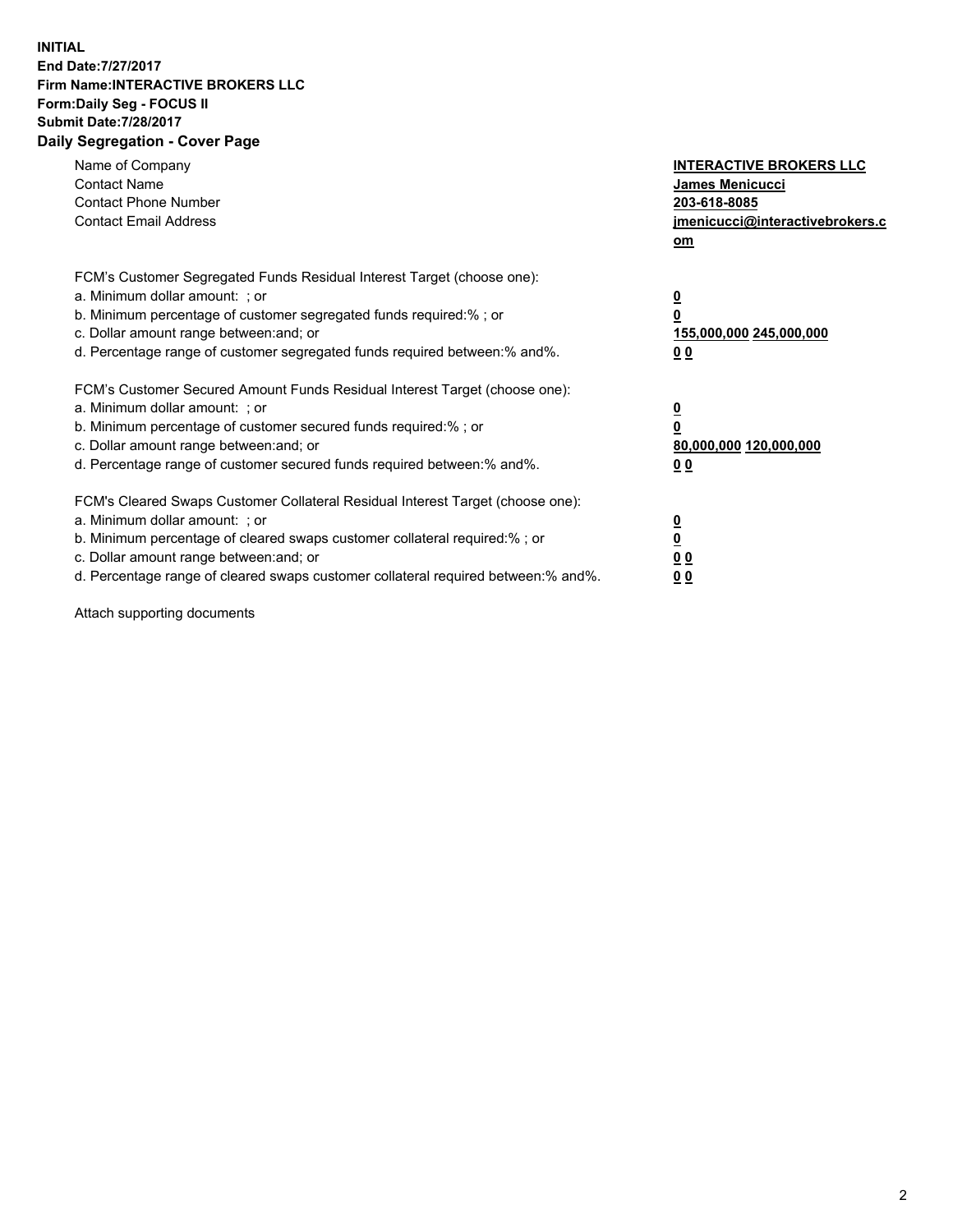## **INITIAL End Date:7/27/2017 Firm Name:INTERACTIVE BROKERS LLC Form:Daily Seg - FOCUS II Submit Date:7/28/2017 Daily Segregation - Secured Amounts**

|     | Dany Ocgregation - Oceanea Annoanta                                                         |                                  |
|-----|---------------------------------------------------------------------------------------------|----------------------------------|
|     | Foreign Futures and Foreign Options Secured Amounts                                         |                                  |
|     | Amount required to be set aside pursuant to law, rule or regulation of a foreign            | $0$ [7305]                       |
|     | government or a rule of a self-regulatory organization authorized thereunder                |                                  |
| 1.  | Net ledger balance - Foreign Futures and Foreign Option Trading - All Customers             |                                  |
|     | A. Cash                                                                                     | 364, 208, 788 [7315]             |
|     | B. Securities (at market)                                                                   | 0 [7317]                         |
| 2.  | Net unrealized profit (loss) in open futures contracts traded on a foreign board of trade   | 6,133,274 [7325]                 |
| 3.  | Exchange traded options                                                                     |                                  |
|     | a. Market value of open option contracts purchased on a foreign board of trade              | 32,095 [7335]                    |
|     | b. Market value of open contracts granted (sold) on a foreign board of trade                | -21,644 [7337]                   |
| 4.  | Net equity (deficit) (add lines 1.2. and 3.)                                                | 370, 352, 513 [7345]             |
| 5.  | Account liquidating to a deficit and account with a debit balances - gross amount           | 3,172 [7351]                     |
|     | Less: amount offset by customer owned securities                                            | 0 [7352] 3,172 [7354]            |
| 6.  | Amount required to be set aside as the secured amount - Net Liquidating Equity              | 370, 355, 685 [7355]             |
|     | Method (add lines 4 and 5)                                                                  |                                  |
| 7.  | Greater of amount required to be set aside pursuant to foreign jurisdiction (above) or line | 370, 355, 685 [7360]             |
|     | 6.                                                                                          |                                  |
|     | FUNDS DEPOSITED IN SEPARATE REGULATION 30.7 ACCOUNTS                                        |                                  |
| 1.  | Cash in banks                                                                               |                                  |
|     | A. Banks located in the United States                                                       | 79,762,603 [7500]                |
|     | B. Other banks qualified under Regulation 30.7                                              | 0 [7520] 79,762,603 [7530]       |
| 2.  | Securities                                                                                  |                                  |
|     | A. In safekeeping with banks located in the United States                                   | 343,744,270 [7540]               |
|     | B. In safekeeping with other banks qualified under Regulation 30.7                          | 0 [7560] 343,744,270 [7570]      |
| 3.  | Equities with registered futures commission merchants                                       |                                  |
|     | A. Cash                                                                                     | $0$ [7580]                       |
|     | <b>B.</b> Securities                                                                        | $0$ [7590]                       |
|     | C. Unrealized gain (loss) on open futures contracts                                         | $0$ [7600]                       |
|     | D. Value of long option contracts                                                           | $0$ [7610]                       |
|     | E. Value of short option contracts                                                          | 0 [7615] 0 [7620]                |
| 4.  | Amounts held by clearing organizations of foreign boards of trade                           |                                  |
|     | A. Cash                                                                                     | $0$ [7640]                       |
|     | <b>B.</b> Securities                                                                        | $0$ [7650]                       |
|     | C. Amount due to (from) clearing organization - daily variation                             | $0$ [7660]                       |
|     | D. Value of long option contracts                                                           | $0$ [7670]                       |
|     | E. Value of short option contracts                                                          | 0 [7675] 0 [7680]                |
| 5.  | Amounts held by members of foreign boards of trade                                          |                                  |
|     | A. Cash                                                                                     | 71,799,222 [7700]                |
|     | <b>B.</b> Securities                                                                        | $0$ [7710]                       |
|     | C. Unrealized gain (loss) on open futures contracts                                         | 3,854,957 [7720]                 |
|     | D. Value of long option contracts                                                           | 32,095 [7730]                    |
|     | E. Value of short option contracts                                                          | -21,644 [7735] 75,664,630 [7740] |
| 6.  | Amounts with other depositories designated by a foreign board of trade                      | $0$ [7760]                       |
| 7.  | Segregated funds on hand                                                                    | $0$ [7765]                       |
| 8.  | Total funds in separate section 30.7 accounts                                               | 499,171,503 [7770]               |
| 9.  | Excess (deficiency) Set Aside for Secured Amount (subtract line 7 Secured Statement         | 128,815,818 [7380]               |
|     | Page 1 from Line 8)                                                                         |                                  |
| 10. | Management Target Amount for Excess funds in separate section 30.7 accounts                 | 80,000,000 [7780]                |
| 11. | Excess (deficiency) funds in separate 30.7 accounts over (under) Management Target          | 48,815,818 [7785]                |
|     |                                                                                             |                                  |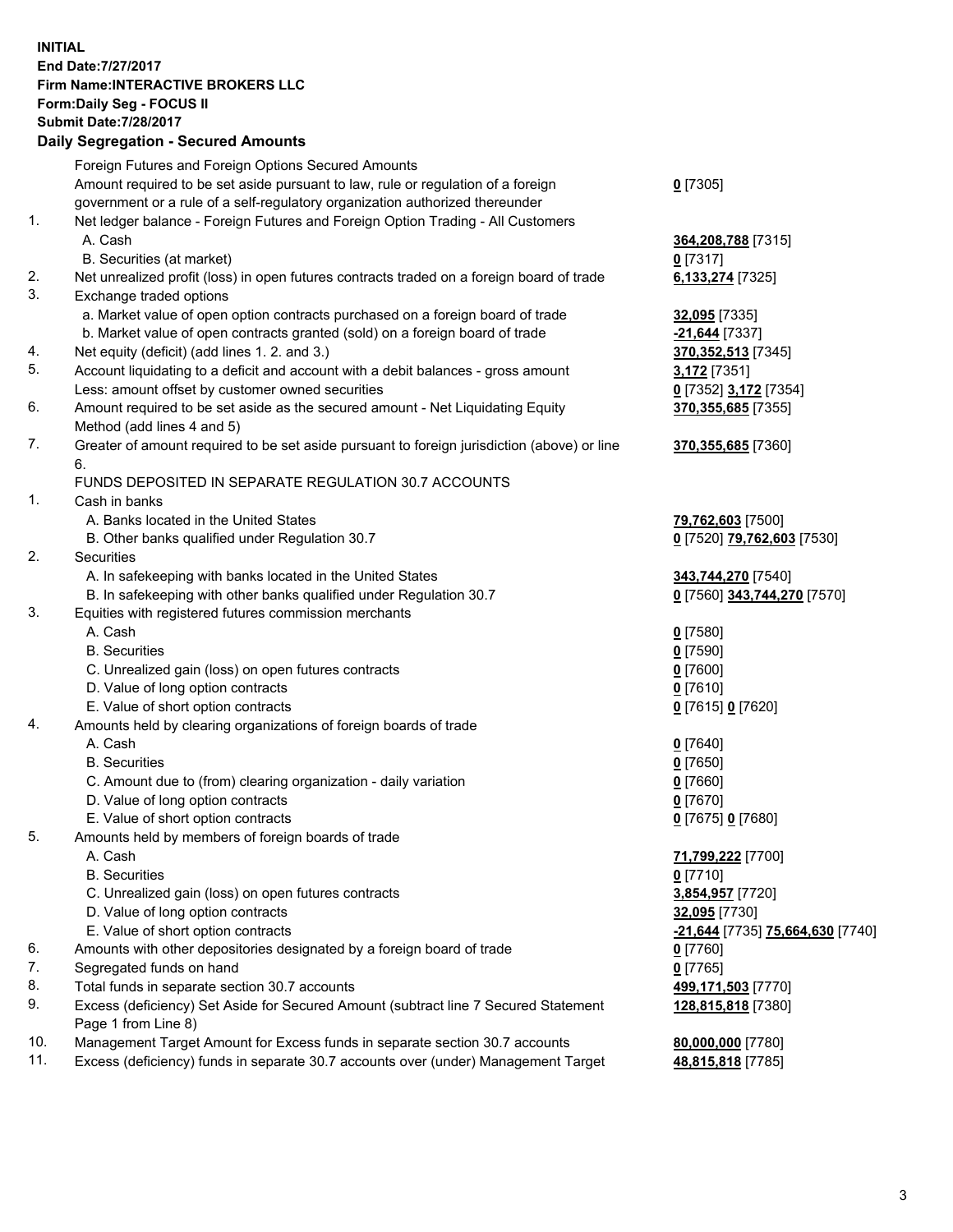**INITIAL End Date:7/27/2017 Firm Name:INTERACTIVE BROKERS LLC Form:Daily Seg - FOCUS II Submit Date:7/28/2017 Daily Segregation - Segregation Statement** SEGREGATION REQUIREMENTS(Section 4d(2) of the CEAct) 1. Net ledger balance A. Cash **4,449,717,235** [7010] B. Securities (at market) **0** [7020] 2. Net unrealized profit (loss) in open futures contracts traded on a contract market **-105,521,875** [7030] 3. Exchange traded options A. Add market value of open option contracts purchased on a contract market **187,578,994** [7032] B. Deduct market value of open option contracts granted (sold) on a contract market **-288,170,224** [7033] 4. Net equity (deficit) (add lines 1, 2 and 3) **4,243,604,130** [7040] 5. Accounts liquidating to a deficit and accounts with debit balances - gross amount **209,316** [7045] Less: amount offset by customer securities **0** [7047] **209,316** [7050] 6. Amount required to be segregated (add lines 4 and 5) **4,243,813,446** [7060] FUNDS IN SEGREGATED ACCOUNTS 7. Deposited in segregated funds bank accounts A. Cash **821,325,395** [7070] B. Securities representing investments of customers' funds (at market) **2,341,109,045** [7080] C. Securities held for particular customers or option customers in lieu of cash (at market) **0** [7090] 8. Margins on deposit with derivatives clearing organizations of contract markets A. Cash **520,182,589** [7100] B. Securities representing investments of customers' funds (at market) **817,693,610** [7110] C. Securities held for particular customers or option customers in lieu of cash (at market) **0** [7120] 9. Net settlement from (to) derivatives clearing organizations of contract markets **44,105,222** [7130] 10. Exchange traded options A. Value of open long option contracts **187,547,913** [7132] B. Value of open short option contracts **-288,145,065** [7133] 11. Net equities with other FCMs A. Net liquidating equity **0** [7140] B. Securities representing investments of customers' funds (at market) **0** [7160] C. Securities held for particular customers or option customers in lieu of cash (at market) **0** [7170] 12. Segregated funds on hand **0** [7150] 13. Total amount in segregation (add lines 7 through 12) **4,443,818,709** [7180] 14. Excess (deficiency) funds in segregation (subtract line 6 from line 13) **200,005,263** [7190] 15. Management Target Amount for Excess funds in segregation **155,000,000** [7194]

16. Excess (deficiency) funds in segregation over (under) Management Target Amount Excess

**45,005,263** [7198]